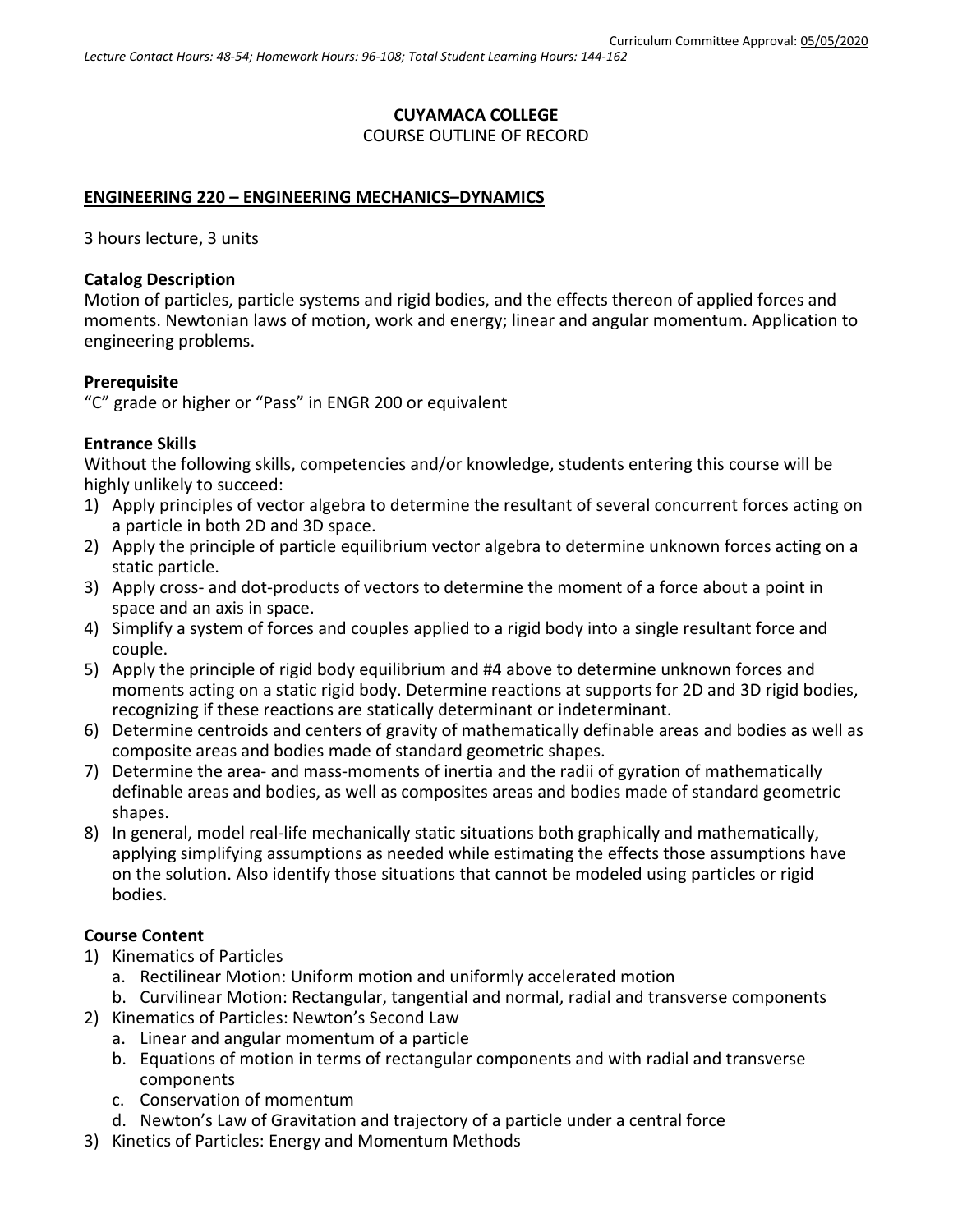- a. Work of a force and principle of work and energy using both potential energy and conservation of energy
- b. Motion under a conservative central force; space mechanics
- c. Principle of impulse and momentum applied to impulsive motion
- d. Concept of both direct and oblique central impact
- 4) Systems of Particles
	- a. Linear and Angular momentum
	- b. Motion of the mass center
	- c. Angular momentum about the mass center
	- d. Conservation of momentum and energy, kinetic energy principles, conservation of energy and impulse and momentum for systems of particles
- 5) Kinematics of Rigid Bodies
	- a. Equations defining translation and rotation about a fixed axis
	- b. General plane motion
	- c. Absolute and relative velocity and acceleration and instantaneous center of rotation in plane motion
- 6) Plane Motion of Rigid Bodies: Forces and Accelerations
	- a. Equations of motion, angular momentum, D'Alembert's Principle
	- b. Solution of problems involving the motion of a rigid body
	- c. Systems of rigid bodies and constrained plane motion
- 7) Plane Motion of Rigid Bodies: Energy and Momentum Methods
	- a. Principle of work and energy and work of forces acting on a rigid body
	- b. Conservation of energy applied to systems of rigid bodies
	- c. Principle of impulse and momentum and conservation of angular momentum for rigid bodies
	- d. Impulsive motion and eccentric impact

# **Course Objectives**

Students will be able to:

- 1) Describe and compute the position, velocity, and acceleration (the kinematics) of particles in both rectilinear and curvilinear motion.
- 2) Apply Newton's Second Law to determine the relationship between applied forces and resulting motion (the kinetics) of a particle.
- 3) Compute the work of a force and apply the principle of work and energy and the concepts of potential energy and conservation of energy to determining resulting motion of a particle.
- 4) Apply the principle of impulse and momentum to impulsive motion and both direct and oblique impact to predict the motion of particles.
- 5) Predict the motion of systems of particles using linear and angular momentum, motion of mass center, conservation of momentum and energy and impulse and momentum principles.
- 6) Apply kinematic principles to predict and describe free and constrained motion of rigid bodies and interconnected systems of rigid bodies.
- 7) Apply Second Law kinetic principles to rigid bodies to determine plane motion of a rigid body, and interconnected systems of rigid bodies.
- 8) Apply the principle of work and energy to determine the plane motion of a rigid body.
- 9) Apply the concepts of linear and angular momentum, linear and angular impulse, and direct and eccentric impact to predict the motion of rigid bodies and systems of rigid bodies.

# **Method of Evaluation**

A grading system will be established by the instructor and implemented uniformly. Grades will be based on demonstrated proficiency in subject matter determined by multiple measurements for evaluation, one of which must be essay exams, skills demonstration or, where appropriate, the symbol system.

1) Classroom assessment tools, such as reading quizzes, concept quizzes, attention quizzes, muddiest point questions, and one-minute papers, that measure students' ability to apply concepts just discussed in class. An example would be a multiple choice question answered using an audience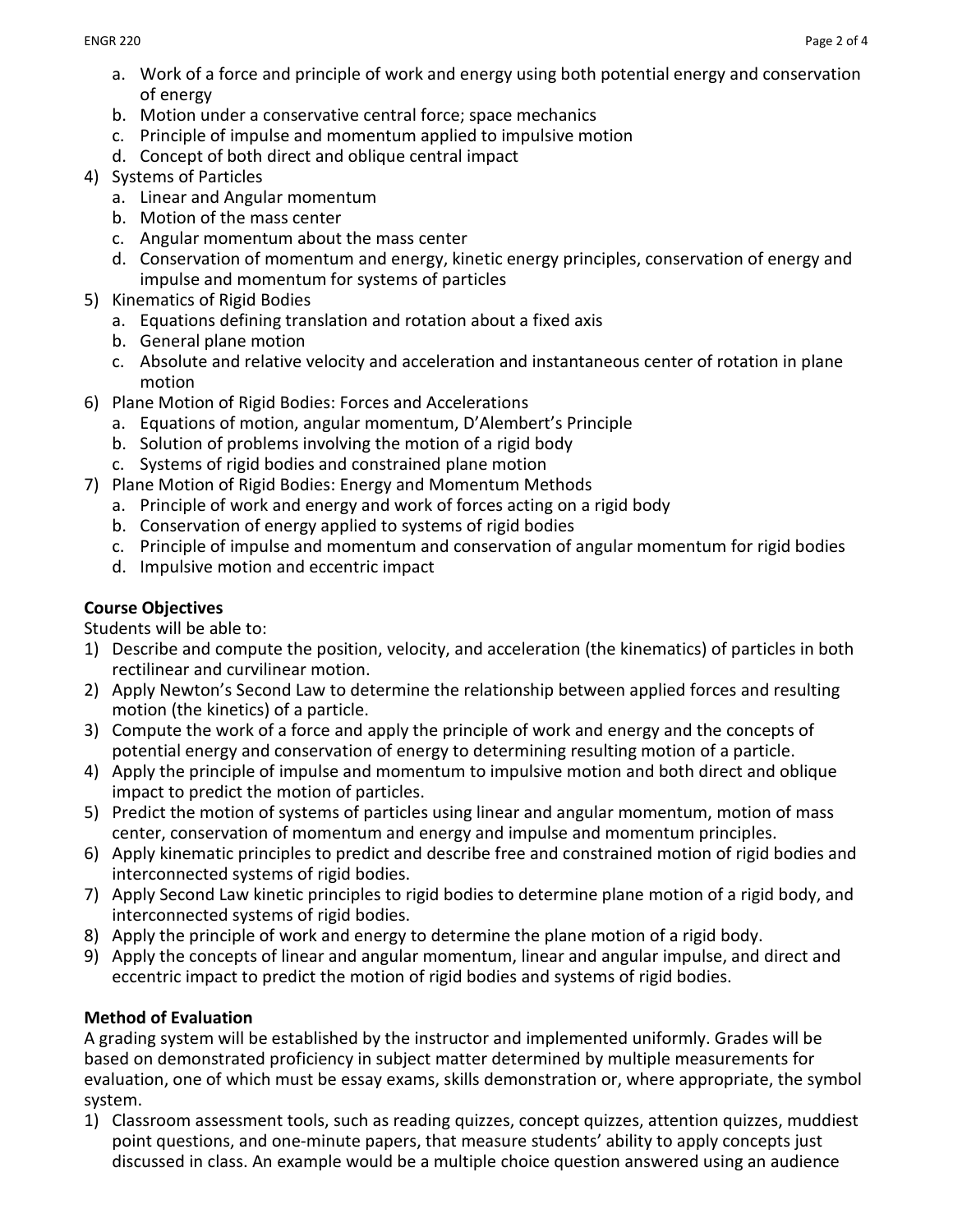response system in which students rapidly compute the time needed for a particle to move a given distance in a gravity field.

- 2) Homework assignments that measure students' ability to extend the classroom and reading experience to novel situations. Questions are almost exclusively word problems. An example would be a problem in which students determine whether a beer bottle on a grocery store checkout conveyer belt will tip or not when the belt accelerates.
- 3) Periodic quizzes and exams that evaluate student learning and retention of the material on the time scale of weeks. Questions are mostly word problems, but with some short answer conceptual questions. An example would be a problem in which students determine the angular velocities and accelerations of all parts of a piston/crankshaft/flywheel system.
- 4) Final examination that evaluates students' ability to integrate the course material as a whole and to assess overall retention of the material. Questions are mostly word problems, but with some short answer conceptual questions. An example would be a problem in which students determine the final motion of two cars after a collision that sends both of them spinning and sliding.

# **Special Materials Required of Student**

Scientific graphical calculator

## **Minimum Instructional Facilities**

Smart classroom with document camera

### **Method of Instruction**

- 1) Lecture and discussion
- 2) Homework
- 3) Group problem solving

### **Out-of-Class Assignments**

- 1) Weekly homework including reading and writing assignments
- 2) Group projects

## **Texts and References**

- 1) Required (representative example): Hibbeler, R.C. *Engineering Mechanics: Dynamics*. 14th edition. Prentice-Hall, 2016.
- 2) Supplemental: None

## **Exit Skills**

Students having successfully completed this course exit with the following skills, competencies and/or knowledge:

- 1) Describe and compute the position, velocity, and acceleration (the kinematics) of particles in both rectilinear and curvilinear motion.
- 2) Apply Newton's Second Law to determine the relationship between applied forces and resulting motion (the kinetics) of a particles.
- 3) Compute the work of a force and apply the principle of work and energy and the concepts of potential energy and conservation of energy to determining resulting motion of a particle.
- 4) Apply the principle of impulse and momentum to impulsive motion and both direct and oblique impact to predict the motion of particles.
- 5) Predict the motion of systems of particles using linear and angular momentum, motion of mass center, conservation of momentum and energy and impulse and momentum principles.
- 6) Apply kinematic principles to predict and describe free and constrained motion of rigid bodies and interconnected systems of rigid bodies.
- 7) Apply Second Law kinetic principles to rigid bodies to determine plane motion of a rigid body, and interconnected systems of rigid bodies.
- 8) Apply the principle of work and energy to determine the plane motion of a rigid body.